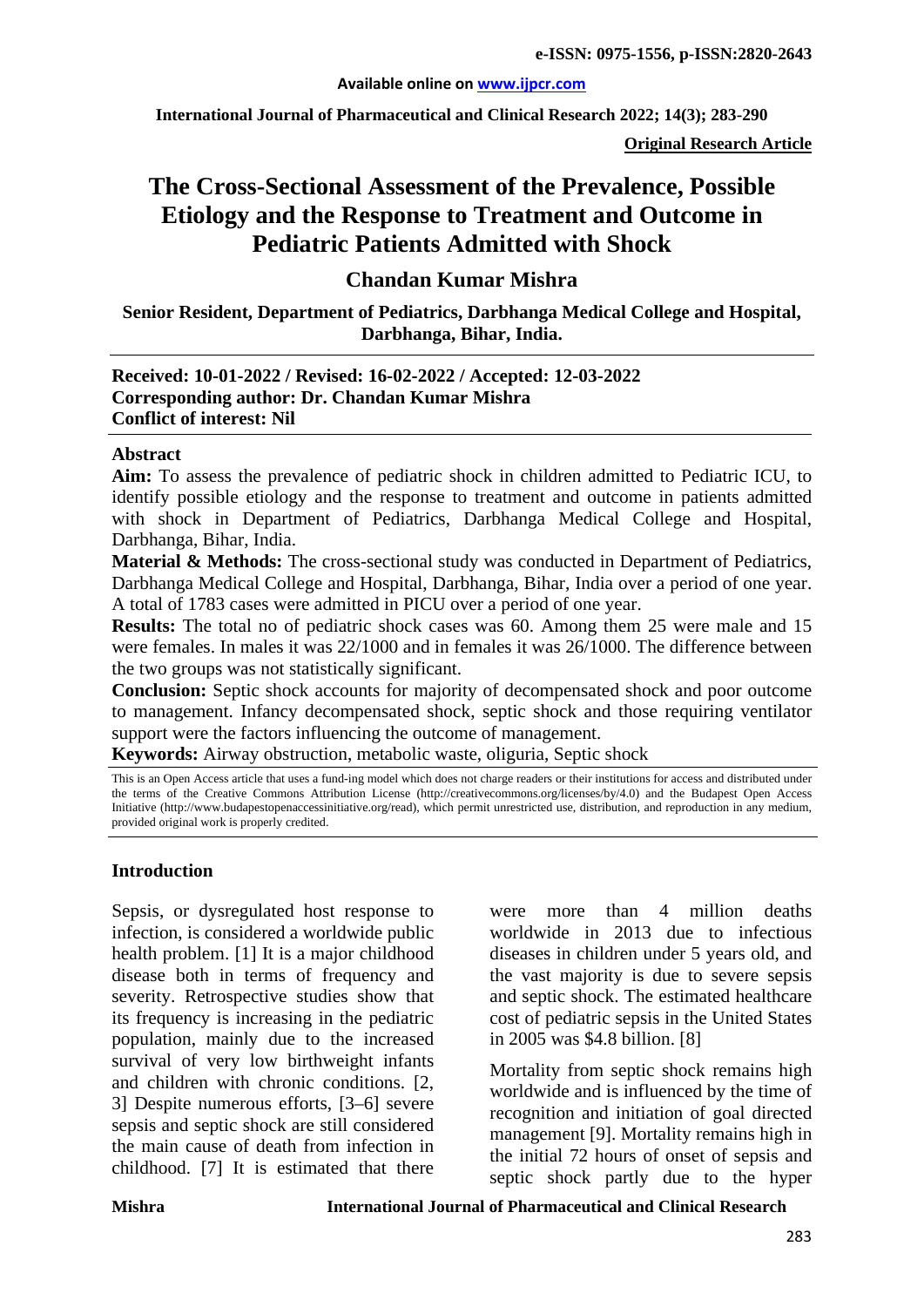inflammatory phase (cytokine storm) of the immune response [10]. Presence of low arterial systolic blood pressure and PH, presence of disseminated intravascular coagulation and extent of multi-organ failure have been associated with poor outcomes [11]. A study in India showed a 96 hours mortality of 70% [12].

Most effective and sensitive physiologic status monitoring repeatedly by a competent and experienced physician cannot be replaced by the best monitors. Once diagnosed, shock has to be managed aggressively. First hour is considered the golden hour. Evaluation and treatment of underlying cause should proceed simultaneously. Airway must be managed as necessary. [13] All children with shock must be administered high flow oxygen as there is tissue hypoxia. Intubation may be required in the following situations. Vascular access must be achieved rapidly. If not after 90 seconds, intraosseous route could be used to administer isotonic fluids which are the first-choice fluids for correction of shock. Rapid boluses of RL or NS at 20 ml/KG in 5-10 min is given. Reassessment is done, and further fluids administered depending on the clinical situation. Significant reduction in mortality is achieved when >40 ml/kg of isotonic fluids are administered in the first hour. No difference in occurrence of ARDS due to rapid fluid blous has been noticed in between groups of patients who were given large boluses and groups given lower volumes. [14]

# **Material & Methods:**

The cross-sectional study was conducted in Department of Pediatrics, Darbhanga Medical College and Hospital, Darbhanga, Bihar, India over a period of one year. A total of 1783 cases were admitted in PICU over a period of one year.

# **Inclusion criteria:**

• All patients between ages of 1-month and 12 years admitted to Pediatrics ward of Darbhanga Medical College and Hospital, Darbhanga.

# **Exclusion criteria:**

- Neonates are excluded from the study.
- All sick children admitted to Pediatric Intensive Care Unit of Darbhanga Medical College and Hospital, Darbhanga, with the suspicion of shock were assessed by using the rapid cardiopulmonary assessment and diagnosed suffering from shock.

Possible etiology, type and severity of shock was arrived at using a targeted history, clinical examination and relevant laboratory investigations. These children are managed as per the pediatric advanced life support guidelines for shock with modifications for individual cases as necessary. The outcome of treatment is studied. Children are classified based on severity as compensated or decompensated shock and based upon their etiology as hypovolemic, cardiogenic, septic, distributive, anaphylactic or obstructive.

The data obtained were classified, analyzed and interpreted with the help of statistical package SPSS version (13.0) at the 5% level of significance.

# **Results:**

Basic demographic details were demonstrated in table 1. Sample size was 100 children. The subjects were studied and described according to their demographic characteristics namely sex and age. The total no of pediatric shock cases was 60. Among them 25 were male and 15 were females. Table 2 explains the prevalence as 29/1000 patients. In males it was 22/1000 and in females it was 26/1000. The difference between the two groups was not statistically significant.

All children who had unstable airway or bradypnea, were having decompensated shock and except one among them all expired despite prompt airway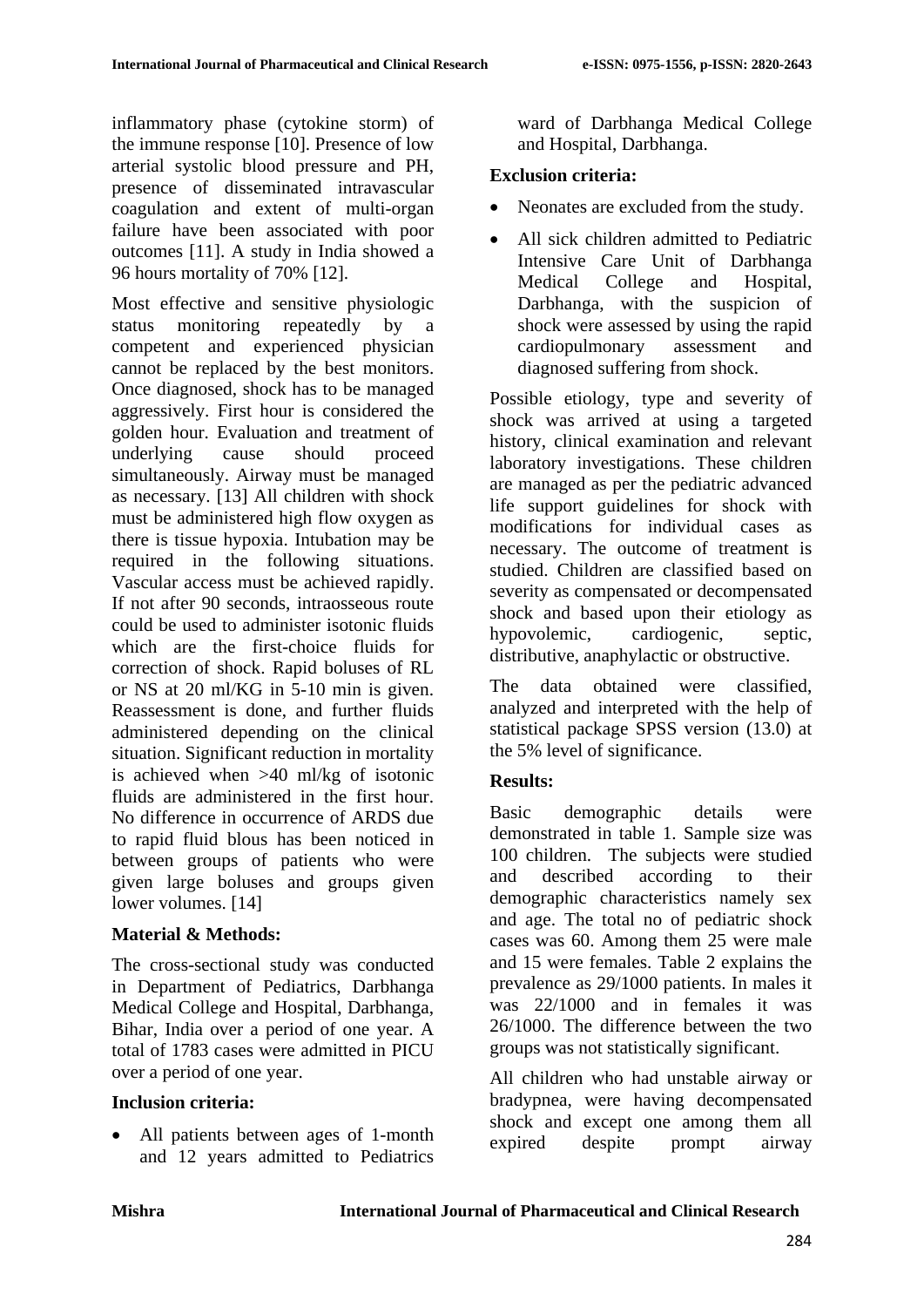management. Respiratory distress was noticed in 41 (68.3%) children and all of them had either cardiogenic, septic shock or a combination of both. Capillary refill time was prolonged in 51 (85%) children. Decompensated shock as evidenced by low blood pressure was seen in 83.3% children. All of them had altered mental status. Urinary output was monitored in 55 children of which 48 (80%) had oliguria. (Table 3)

Among the 60 cases studied, septic cases was the major type among infants and 31% among the total group. This did not include the septic/cardiogenic type which accounted for 14% of cases. Hypovolemic was seen in 18% of cases and distributive in 20% of case. Cardiogenic shock was seen in 13%. 3% had anaphylactic shock and another 1% had neurogenic shock . (Figure 1)

Of the 48 children whose liver function test were available, 15 had elevated values, 9 from the decompensated category and 7 from the compensated category. The difference was not statistically significant  $(t = 1.381$  d.t 61 and p $>0.05$ ). Renal function tests were done only in 52 children and liver function tests were done only in 40 children during the study due to difficulty in obtaining blood sample due to severity of shock while presentation and shorter duration of stay in the hospital. Of the 52 children whose renal function test were available, 21 had elevated values, 13 from the decompensated category and 6 from the compensated. The difference was statistically significant ( $t = 2.62$  duff 50 and  $p < 0.05$ ). (Table 4)

Death and improvement following management of shock were the two variables measured in study. Among the septic shock category 9 improved and 10 died. Among cardiogenic shock 4 improved and 1 died. Both were not statistically significant. Where as in hypovolemic shock 6 improved and 1 died and the difference was statistically significant in children who had both septic + cardiogenic shock only 1 survived and 8 died which was also significant statistically. (Table 5)

| Age          | Male                | %   | Female              | $\%$  | Total               | $\%$  |
|--------------|---------------------|-----|---------------------|-------|---------------------|-------|
| $<$ 12 years | 14                  | 56  |                     | 46.67 | 30                  | 50    |
| $1-5$ years  | 3                   | 12  | 4                   | 26.67 | 15                  | 25    |
| $5-10$ years | 6                   | 24  |                     | 20    | 10                  | 16.67 |
| $> 10$ years | 3                   | 12  |                     | 6.66  |                     | 8.33  |
| Total        | 25                  | 100 | 15                  | 100   | 60                  | 100   |
| Range        | 1 month to 12 years |     | 1 month to 10 years |       | 1 month to 12 years |       |
| Median       | 12.2 months         |     | 12.1 months         |       | 12 months           |       |
| Mean         | 44.3 months         |     | 33.2 months         |       | 35.4 months         |       |
| <b>SD</b>    | 47.6                |     | 38.2                |       | 39.8                |       |

#### **Table 1: Age and sex wise classification of trials.**

**Table 2: Sex wise distribution of pediatric shock cases**

| <b>Sex</b> | Total children admitted Total<br>in ward /PICU | children<br>admitted with shock | %   | Prevalence per<br>1000/p |
|------------|------------------------------------------------|---------------------------------|-----|--------------------------|
| Male       | 1007                                           | 25                              | 2.4 | 22/1000                  |
| Female 776 |                                                |                                 | 1.9 | 26/1000                  |
| Total      | 783                                            | 60                              | 3.3 | 29/1000                  |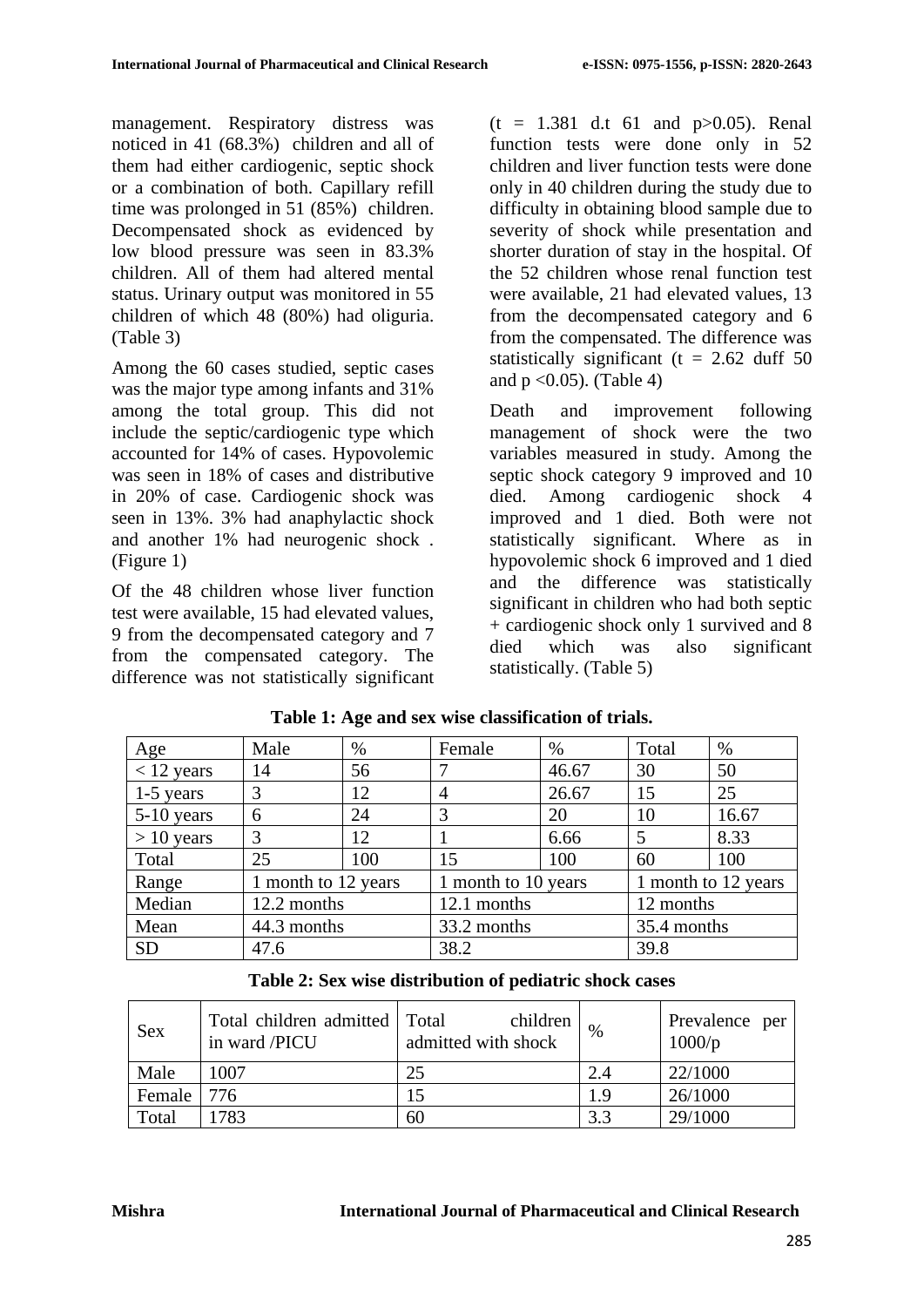| <b>Clinical finding</b>                       | No. | $\frac{6}{6}$ |
|-----------------------------------------------|-----|---------------|
| Unstable airway/Bradypnea                     | 30  | 50            |
| Effortless tachypnea                          | 46  | 76.67         |
| Respiratory distress                          | 41  | 68.33         |
| Tachycardia                                   | 55  | 91.67         |
| Relative/absolute bradycardia                 | 23  | 38.33         |
| CRT prolonged                                 | 51  | 85            |
| Flash refill                                  | 9   | 15            |
| Blood pressure low                            | 50  | 83.33         |
| Liver span increased                          | 32  | 53.33         |
| Altered mental status (AJV/P/U)               | 60  | 100           |
| Urinary output $(>\frac{1}{\text{ml/kg/hr}})$ | 48  | 80            |

**Table 3: Clinical findings**



**Figure 1: Percentage of distribution of etiology of shock.**

| Table: 4 Renal function and liver function tests in children with shock |  |  |  |
|-------------------------------------------------------------------------|--|--|--|
|-------------------------------------------------------------------------|--|--|--|

| RFT<br>LFT<br>And<br>Elevated | Compensated | De-compensated | intubation<br>Total<br>required |
|-------------------------------|-------------|----------------|---------------------------------|
|                               | No.         | No.            | No.                             |
| RFT ↑                         |             | $\bigcap$      |                                 |
|                               |             |                |                                 |

| Etiology    | Improved | Died           |          |
|-------------|----------|----------------|----------|
|             | No       | N <sub>0</sub> | p-value  |
| Septic      |          |                | p > 0.05 |
| Cardiogenic | 4        |                | p > 0.05 |
| Hypovolemic |          |                | p > 0.05 |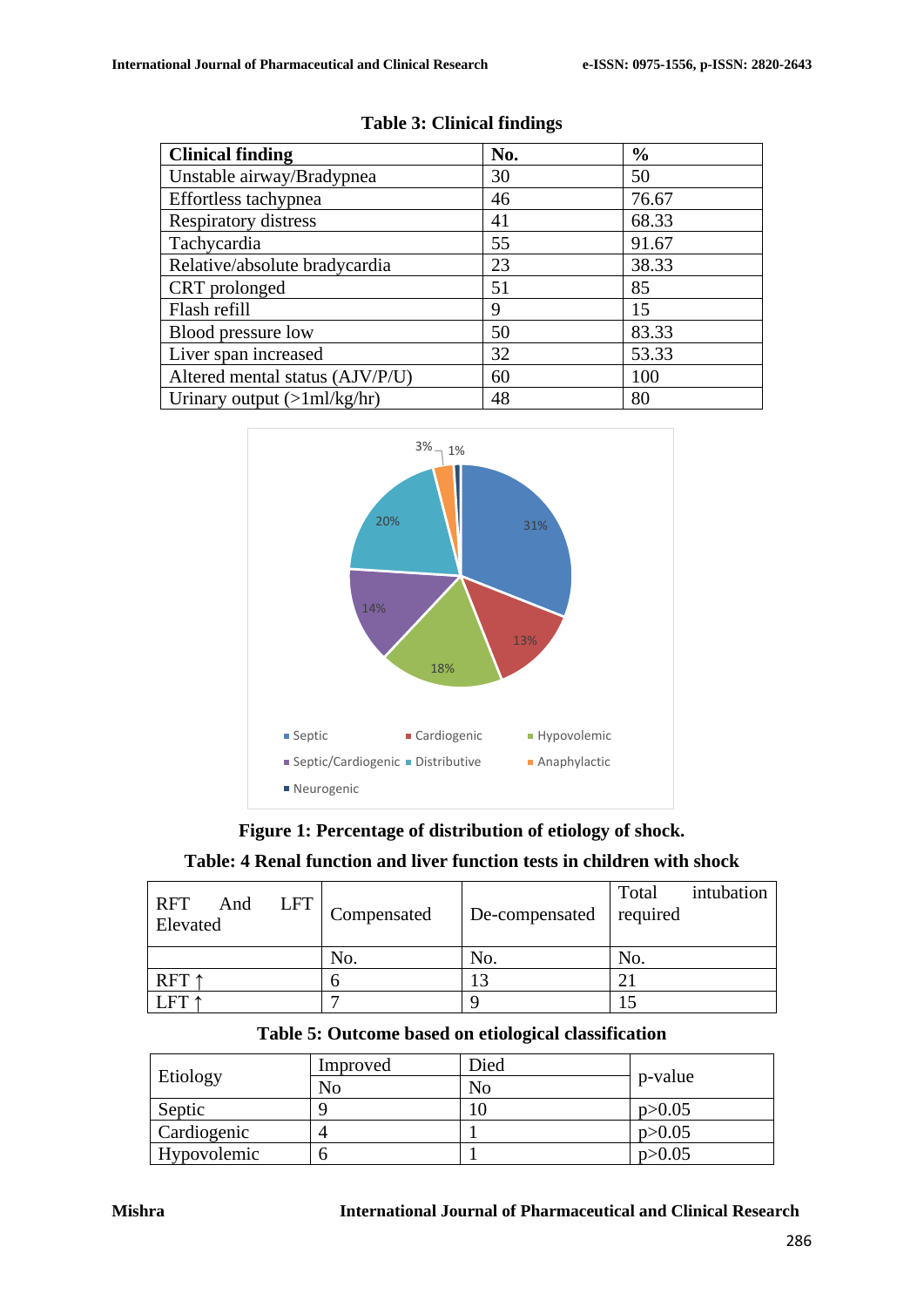| Septic<br>cardiogenic | Õ | p > 0.01 |
|-----------------------|---|----------|
| Distributive          |   | p > 0.05 |
| Anaphylactic          |   | p > 0.05 |
| Neurogenic            |   | p > 0.05 |
| Total                 |   |          |

#### **Discussion:**

Studies analyzing the demographic profile and prevalence of shock in pediatric patients who present to a tertiary care hospital are very few in both western and Indian literature. Sex wise distribution of shock patients did not show any significance though of those children admitted, 846 were females and 1189 were males and 3% and 2.7% of them respectively were diagnosed to have shock. [15] Neither did the severity of shock - compensated nor decompensated have any difference among the two sexes. All 57 cases were assessed by rapid cardiopulmonary assessment at presentation and the data of clinical findings obtained is discussed below. The most consistent finding noticed in the cases was altered level of sensorium at presentation. [16]

In South America, de Souza et al [17] observed that both the prevalence of severe sepsis (25.9%) and septic shock (19.8%) at admission to the PICUs were high. In that study, sepsis-related mortality was 14.2% and was consistently higher with increasing severity:  $4.4\%$  for sepsis, 12.3% for severe sepsis, and 23.1% for septic shock. One in four deaths of sepsis patients occurred within the first 24 hours after admission to the PICU. The authors found that the prevalence of sepsis was higher in children under 1 year of age (50.4%) and decreased in adolescents (1.9%).Multivariate analysis showed that higher Pediatric Risk of Mortality (odds ratio [OR], 1.06; 95% CI, 1.02–1.11; p ¼ 0.005) and Pediatric Logistic Organ Dysfunction (OR, 1.06; 95% CI, 1.02– 1.11;  $p\frac{1}{4}$  0.015) scores, the presence of

two or more chronic conditions (OR,2.74;95%CI,1.4–5.36;p ¼ 0.003), and admission from pediatric wards (OR, 2.44; 95% CI, 1.19– 5.01; p ¼ 0.015) were independently associated with death. Jaramillo-Bustamante et al [18] reported that half of children with sepsis admitted in 19 PICUs in Colombia were in advanced stage of the disease (i.e., septic shock) and over 40% had multiple organ dysfunction syndrome which probably have contributed to the high mortality rate of septic shock (34%).

The initial 72 hours are critical in the management of septic shock and improvement in survival [19-20]. In the continuation of septic shock care at 24 and 48 hours, clinical signs were recorded in a range of 19–100%. Blood pressure was measured only in less than a quarter of the patients and this may have been due to lack of proper cuff sizes in the wards. KNH has limited intensive care resources in terms of PICU/ NICU bed availability, hence only few children manage to receive this care. We could not find a similar study to compare outcomes at 24 and 48 hours of audit of septic shock as most studies focus on the 1st one-hour which is the golden hour in septic shock. Not all variables were measured as per SSCG 2012 Guidelines due to limitations on laboratory, equipment availability (monitors, blood pressure cuffs and staff shortage to closely monitor the children with septic shock).

Studies in adults and children have shown that educational programs are effective in increasing knowledge related to sepsis, adherence to treatment of severe sepsis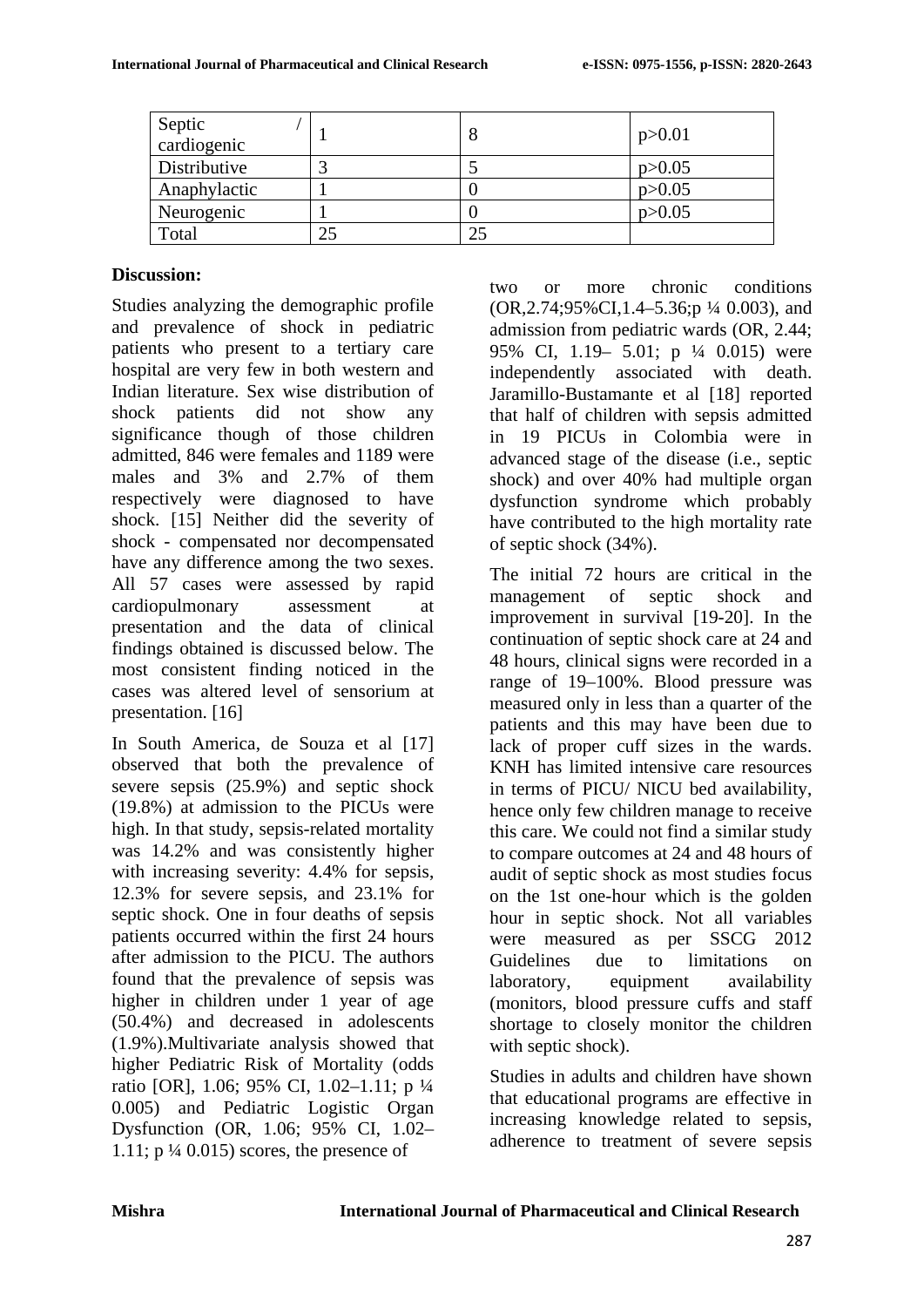and septic shock bundles, and in reducing mortality from this disease. [21-23] Implementation of guidelines to treat pediatric severe sepsis results in early identification of children with sepsis and promotes a significant reduction in the starting time of the intervention and in the variability of treatment, decreases the rates of acute renal failure and the need for renal-replacement therapy, and improves outcomes. [24-30]

Larsen et al observed a significant increase in adherence to the early administration of antibiotics  $\left( \leq 3 \right)$  hours), the fluid bolus administration in the first hour, and the oxygen supply after implementing a screening and a treatment protocol for septic shock in the emergency room. [24]

# **Conclusion:**

Septic shock accounts for majority of decompensated shock and poor outcome to management. Infancy decompensated shock, septic shock and those requiring ventilator support were the factors influencing the outcome of management.

# **References:**

- 1. Reinhart K, Daniels R, Kissoon N, Machado FR, Schachter RD, Finfer S. Recognizing sepsis as a global health priority - a WHO resolution. N Engl J Med 2017;377(05):414-417.
- 2. Watson RS, Carcillo JA, Linde-Zwirble WT, Clermont G, Lidicker J, Angus DC. The epidemiology of severe sepsis in children in the United States. Am J Respir Crit Care Med 2003;167(05):695–701.
- 3. Brierley J, Carcillo JA, Choong K, et al. Clinical practice parameters for hemodynamic support of pediatric and neonatal septic shock: 2007 update fromthe American College of Critical Care Medicine. Crit Care Med 2009;37(02):666–688.
- 4. Kissoon N, Carcillo JA, Espinosa V, et al; Global Sepsis Initiative Vanguard Center Contributors. World Federation

of Pediatric Intensive Care and Critical Care Societies: global sepsis initiative. Pediatr Crit Care Med 2011;12(05)  $:494 - 503.$ 

- 5. Dellinger RP, Levy MM, Rhodes A, et al; Surviving Sepsis Campaign Guidelines Committee including the Pediatric Subgroup. Surviving sepsis campaign: internationalguidelines formanagement of severe sepsis and septic shock: 2012. Crit CareMed 2013;41(02):580–637.
- 6. Davis AL, Carcillo JA, Aneja RK, et al. American College of Critical Care Medicine Clinical Practice Parameters for Hemodynamic Support of Pediatric and Neonatal Septic Shock. Crit Care Med 2017:45(06):1061-1093.
- 7. Liu L, Oza S, Hogan D, et al. Global, regional, and national causes of child mortality in 2000-13, with projections to inform post-2015 priorities: an updated systematic analysis. Lancet 2015;385 (9966):430–440.
- 8. Hartman ME, Linde-Zwirble WT, Angus DC,Watson RS. Trends in the epidemiology of pediatric severe sepsis\_. Pediatr Crit Care Med 2013;14(07):686–693.
- 9. P. Agyman, L. Schlapbach, E. Gianoni et al., "Epidemiology of blood cultureproven bacterial sepsis in children in Switzerland: population-based cohort study," The Lancet Child & Adolescent Health, vol. 1, no. 2, pp. 124–133, 2017.
- 10. R. S. Hotchkiss, G. Monneret, and D. Payen, "Immunosuppression in sepsis: a novel understanding of the disorder and a new therapeutic approach," The Lancet Infectious Diseases, vol. 13, no. 3, pp. 260–268, 2013.
- 11. T. Breuling, E. Tschiedel, A. Grose-Lordemann et al., "Septic shock in children in an urban area in Western Germany — outcome, risk factors for mortality and infection epidemiology," Clinical Examination in Paediatrics, vol. 227, no. 2, pp. 61–65, 2015.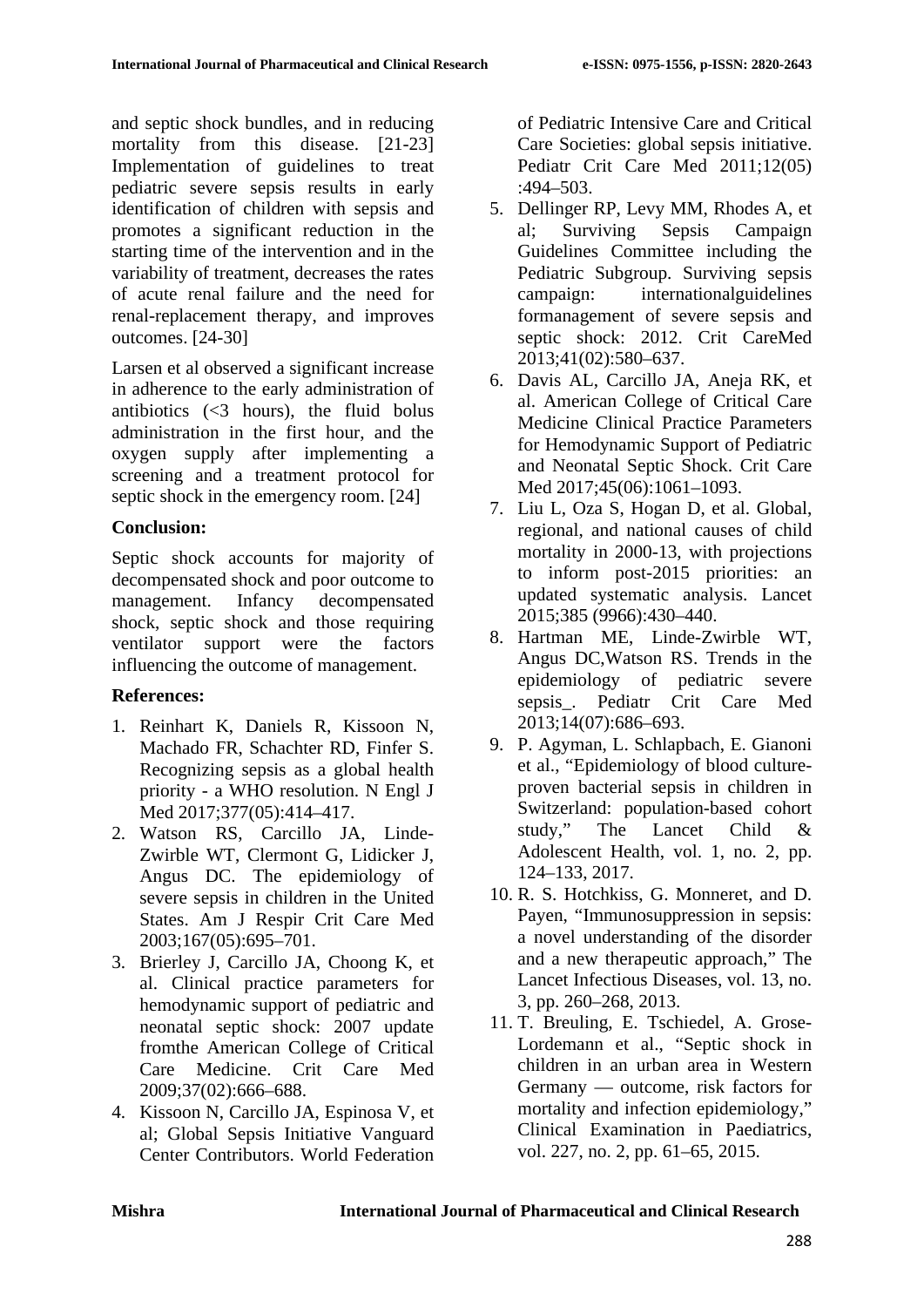- 12. P. Makhija, S. Yadav, and A. Thakur, "Tumor necrosis factor alpha and interleukin 6 in infants with sepsis," Indian Pediatrics, vol. 42, no. 10, pp. 1024–1028, 2005.
- 13. Harris PA, Taylor R, Thielke R, Payne J, Gonzalez N, Conde JG. Research electronic data capture (REDCap): A metadata-driven methodology and workflow process for providing translational research informatics support. J Biomed Inform. 2009;42(2):377-81.
- 14. Cochrane Injuries Group Albumin Reviews. Human albumin administration in critically ill patients: systematic review of randomised controlled trials BMJ. 1998;317:235- 40.
- 15. Conran RS, Kumar V, Robbins SL. Shock in fluid and hemodynamic derangements. In: Robbins Pathologic Basis of Disease. WB Saunders; 1989:114-119.
- 16. Fleisher G, Ludwig S. Textbook of Pediatric Emergency Medicine. 4th ed. Philadelphia Lippincott; 2000.
- 17. de Souza DC, Shieh HH, Barreira ER, VenturaAM, Bousso A, Troster EJ; LAPSES Group. Epidemiology of sepsis in children admitted to PICUs in South America. Pediatr Crit Care Med 2016;17(08): 727–734.
- 18. Jaramillo-Bustamante JC, Marín-Agudelo A, Fernández-Laverde M, Bareño-Silva J. Epidemiology of sepsis in pediatric intensive care units: first Colombian multicenter study. Pediatr Crit Care Med 2012;13(05):501–508.
- 19. R. S. Hotchkiss, G. Monneret, and D. Payen, "Immunosuppression in sepsis: a novel understanding of the disorder and a new therapeutic approach," The Lancet Infectious Diseases, vol. 13,no. 3, pp. 260–268, 2013.
- 20. E. Rivers, B. Nguyen, S. Havstad et al., "Early goal-directed therapy in the treatment of severe sepsis and septic shock," NewEngland Journal

Medicine, vol. 345, no. 19, pp. 1368– 1377, 2001.

- 21. Noritomi DT, Ranzani OT,Monteiro MB, et al. Implementation of a multifaceted sepsis education program in an emerging country setting: clinical outcomes and cost-effectiveness in a long-term follow-up study. Intensive Care Med 2014;40(02):182–191.
- 22. Ferrer R, Artigas A, Levy MM, et al; Edusepsis Study Group. Improvement in process of care and outcome after a multicenter severe sepsis educational program in Spain. JAMA 2008;299 (19): 2294–2303.
- 23. Booy R, Habibi P, Nadel S, et al; Meningococcal Research Group. Reduction in case fatality rate from meningococcal disease associated with improved healthcare delivery. Arch Dis Child 2001;85 (05):386–390.
- 24. Larsen GY, Mecham N, Greenberg R. An emergency department septic shock protocol and care guideline for children initiated at triage. Pediatrics 2011;127(06):e1585–e1592.
- 25. Marcus, M., & Tomasi, D. (2020). Emotional and Cognitive Responses to Academic Performance and Grade Anxiety. Journal of Medical Research and Health Sciences, 3(4), 919–925. https://doi.org/10.15520/jmrhs.v3i4.17 2
- 26. Balamuth F,Weiss SL, Fitzgerald JC, et al. Protocolized treatment is with decreased organ dysfunction in pediatric severe sepsis. Pediatr Crit Care Med 2016;17(09):817–822.
- 27. Akcan Arikan A, Williams EA, Graf JM, Kennedy CE, Patel B, Cruz AT. Resuscitation bundle in pediatric shock decreases acute kidney injury and improves outcomes. J Pediatr 2015;167(06): 1301–5.e1
- 28. Cruz AT, Perry AM, Williams EA, Graf JM, Wuestner ER, Patel B. of goal-directed therapy for children with suspected sepsis in the emergency